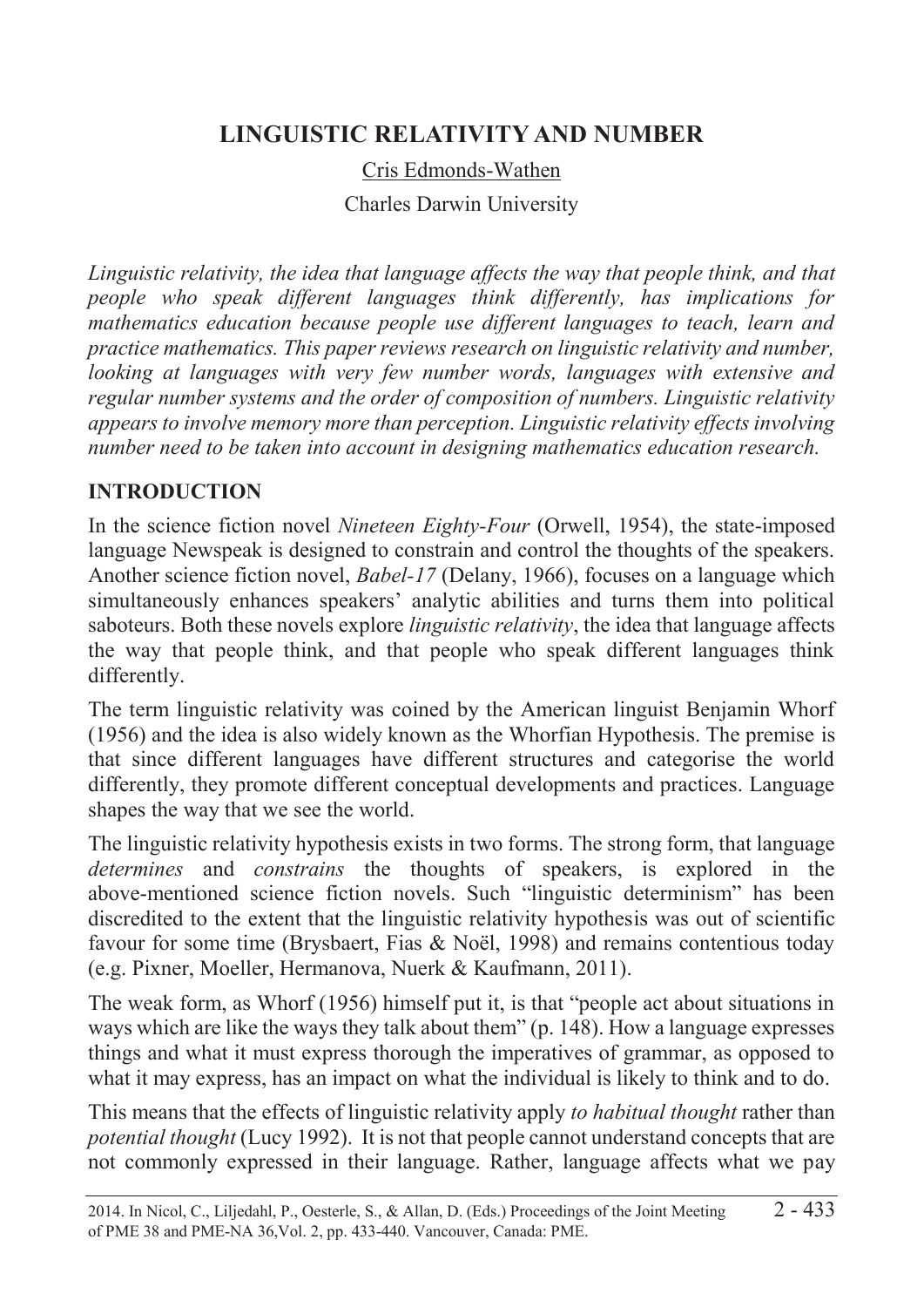attention to in the world, how we remember it and how we conceive it. Hunt and Agnoli (1991) expressed this in terms of perception and memory:

although perception may be relatively immune to language, memory is not. Memory can be based on two different records, a direct record of the sensory information at the time that we perceive an event and an indirect, linguistically based record of our description of the event to ourselves. The latter effects, because they are coded by language, are subject to any biases built into the memorizer's language." (p. 381)

Rather than being a true hypothesis, Hill and Mannheim (1992) contend that linguistic relativity is in fact an axiom which "can only be judged on the basis of the extent to which it leads to productive questions about talk and social action, not by canons of falsifiability" (p. 386). Linguistic relativity is significant for mathematics education because it points to possible impacts of the language of students on their mathematical thinking. There is thus a need to look deeply into languages for how they might affect speakers' mathematical thinking.

# **LINGUISTIC RELATIVITY EFFECTS**

Linguistic relativity effects reviewed here consider the impact of speaking languages that have very few number words, of speaking languages with extensive and regular number systems, the order of composition of numbers and grammatical number. In most cases the educational implications of these effects have not yet been described or are somewhat speculative. This review hopes to stimulate such considerations.

### **Few number words: Australia and Brazil**

Some investigations into linguistic relativity effects regarding number have focused on languages which have very few number words. This includes various indigenous Australian languages. Traditionally, Wik Mungan had only a single unique number name: a word for exactly 'one'; the words for 'two', 'three' and 'five' ('hand') had approximate values and fingers and toes could be used to indicate larger number, but without number names (Sayers, 1983). Warlpiri has number names only for very small numbers such as 'one' and 'two' (Hale, 1975). Some other Australian languages traditionally used elements of a base-5 system such as in Yolngu (Cooke, 1990) and Anindilyakwa (Stokes, 1982). However, the larger numbers – numbers above three – were traditionally used in few contexts, such as the division of foods such as turtle eggs (Cooke, 1990; Stokes, 1982). In these cultures, quantification was traditionally not very important outside those restricted contexts (Rudder, 1983).

Experiments in Australia have shown that monolingual Warlpiri- and Anindilyakwa-speaking children were able to match small collections of objects in one-to-one correspondence with an accuracy comparable to urban English-speaking Indigenous Australian children (Butterworth, Reeve, Reynolds & Lloyd, 2008). Butterworth and colleagues claimed that these Indigenous children "with very restricted number vocabularies possess the same numerical concepts" (p. 13179) as the comparison group. However, a similar ability to match small collections of objects in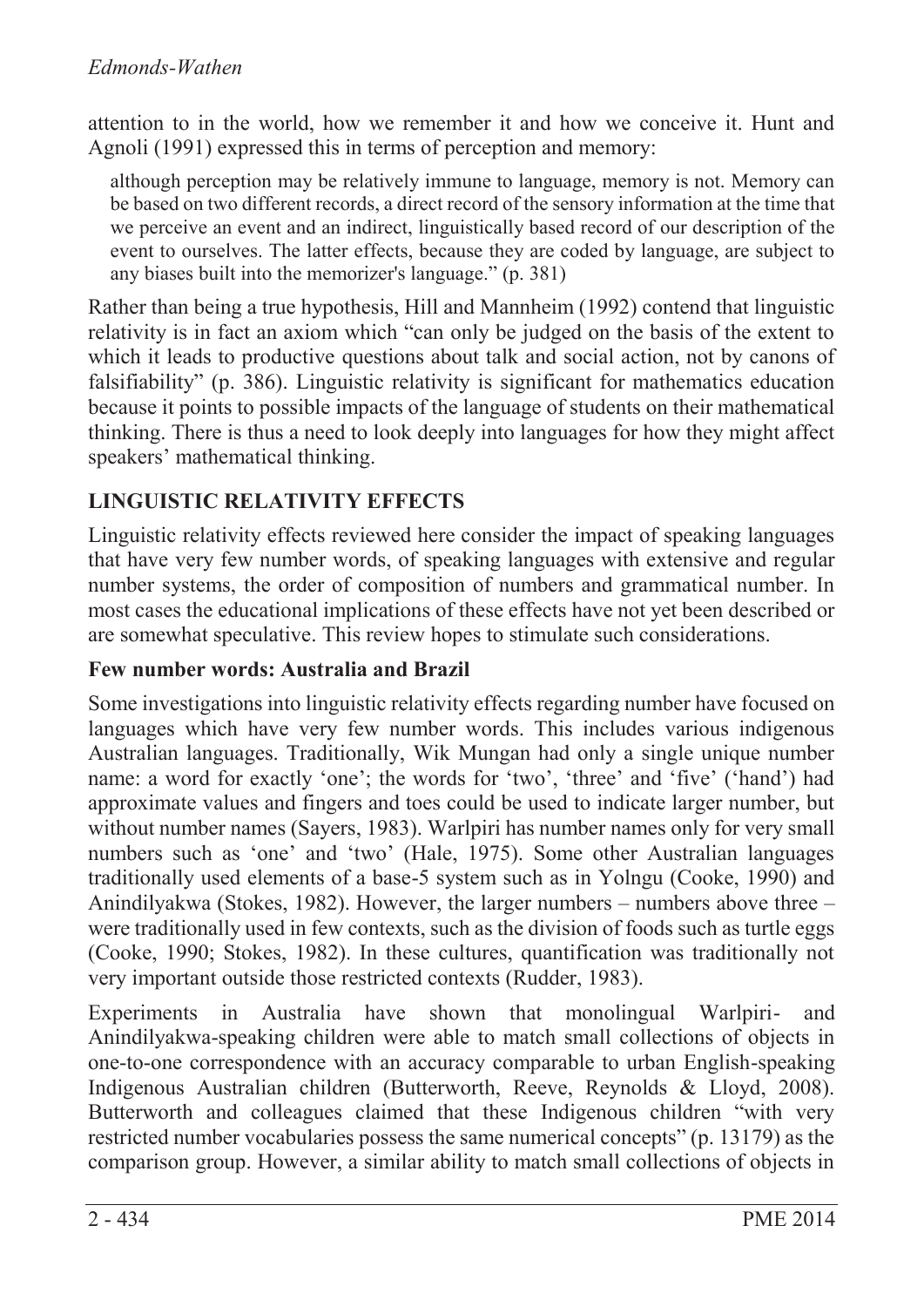one-to-one correspondence does not necessarily mean that the two groups have the same numerical concepts. Success with small quantities compared to larger ones could be related to having number words for small quantities, or it could because of the use of subitisation, that is, the instant recognition of the size of a small collection without counting. In fact, the Australian language-speaking children used a very different strategy to the English-speaking children. The Warlpiri and Anindilyakwa children were successful with a spatial strategy, reproducing the way the objects were arrayed in the stimulus, rather than using enumeration (Butterworth, Reeve & Reynolds, 2011).

Similar experiments have been conducted in Brazil. The Amazonian Pirahã people speak a language that has number words only for 'one', 'two' and 'many' (Gordon, 2004; Everett, 2005). The Munduruku, also from the Amazon, have number words up to five (Pica, Lemer, Izard & Dehaene, 2004). Studies into their number abilities show that both the Munduruku and Pirahã are able to match small collections of objects in one-to-one correspondence (Gordon, 2004; Pica et al., 2004). The Munduruku are also able to make evaluations of larger collections in an approximate manner, such as telling which collection is larger than another (Pica et al., 2004). Gordon identifies the Pirahã strategy with small quantities as subitisation, which he calls parallel individuation. Although Pirahã speakers performed well on some number matching tasks, language was a factor in reduced performance on numerical tasks involving memory (Frank, Everett, Fedorenko, & Gibson, 2008).

This research demonstrated that people without number words have abilities and strategies for dealing with numerosities. However, different strategies and reduced performance in memory tasks suggest that these people have different numerical concepts from people who count with words.

### **Regular and extensive number words**

There is also the contention that the language features of some counting systems facilitate the performance of certain numerical and arithmetic tasks. Some East Asian languages such as Chinese, Korean and Vietnamese have regular, transparent base-10 counting systems. The spoken number in these languages explicitly corresponds to the base-10 composition of the number, so for example, 14 is said *ten-four*, and 44 as *four-ten(s)-four* (Miura, Kim, Chang & Okamoto, 1988). The regularity and transparency is also reflected in the written symbols used for the numbers. These languages have a minimum of arbitrary number names and complete regularity in the rules generating numbers above ten. This contrasts with languages such as English where the tens numbers in particular show irregularities, and although a number name such as twenty contains roots meaning two-ten(s), the roots are not immediately obvious to most learners. The regularity of the number system in the East Asian languages makes learning to count easier (Miller & Stigler, 1987; Song & Ginsburg, 1988). The short word length of the East Asian number names allows larger numbers to be held in short-term memory, which is another factor that contributes to arithmetic success in speakers of these languages (Geary, Bow-Thomas, Fan & Siegler, 1993; Nguyen & Grégoire, 2011; Wong, Taha & Veloo, 2001). There are many other factors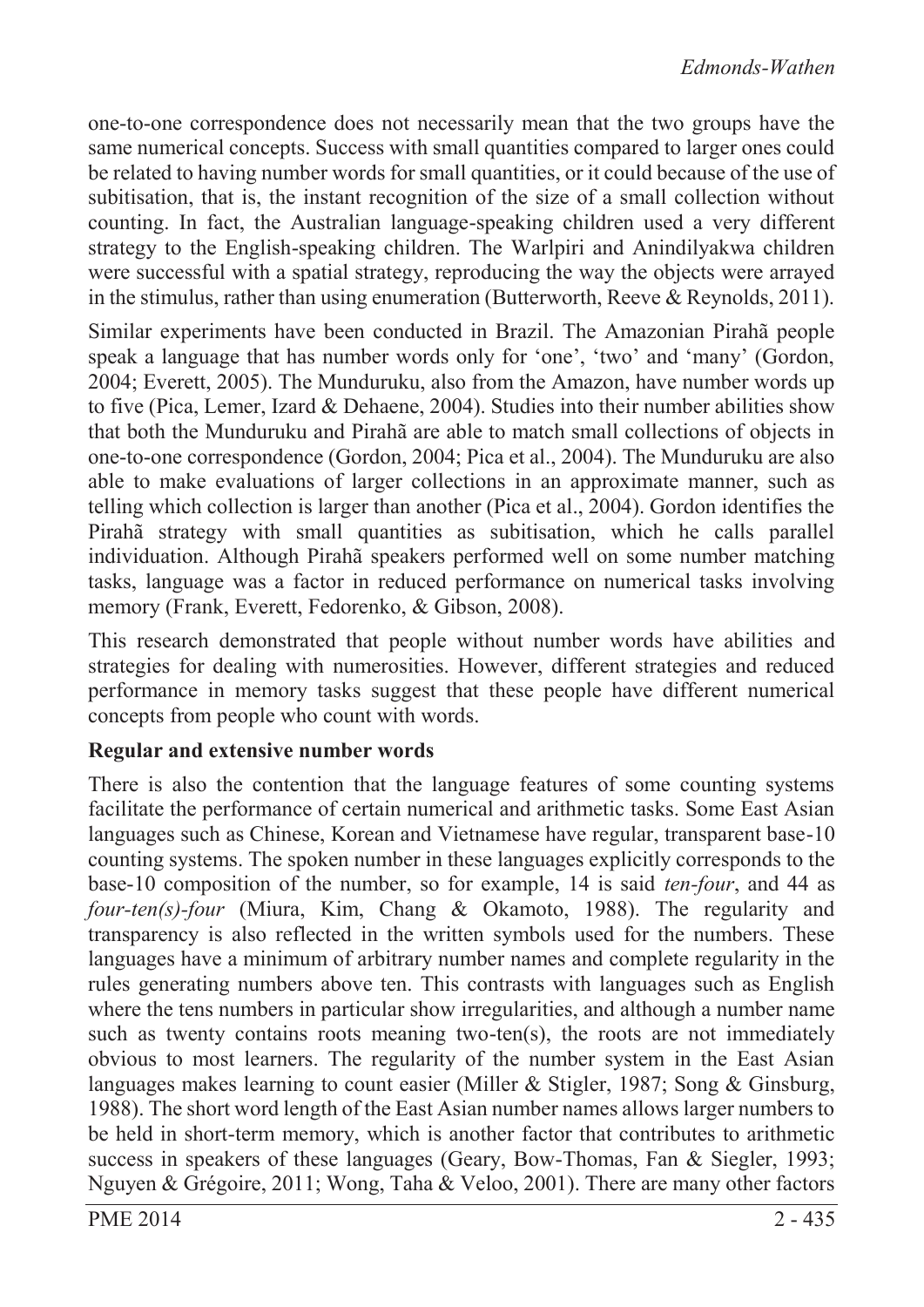that influence arithmetic success among these East Asian cultures or Confucian cultures including personal, familial and cultural motivation (Leung, 2006; Song & Ginsburg, 1988). It is difficult to separate linguistic effects from effects of these other cultural factors in experiments (Saxton & Towse, 1998). As mentioned above, the linguistic relativity impact of number systems on counting and arithmetic performance is due to differences in memory use in these mathematical activities.

Alternatively, a complex multi-base counting system may facilitate arithmetic computation in quite a different way. The Yoruba counting system of Nigeria uses a primary base of twenty with subsidiary bases of ten and twenty. Yoruba uses subtraction as well as multiplication in numeral composition, thus a number such as 36 is said as *minus-four-plus-(twenty-times-two)* (Verran, 2001). While this system is awkward to write, Verran claims that the multiple bases and multiple ways of composing and decomposing larger numbers assist mental calculation in Yoruba.

### **Order of composition of numbers**

Some studies have attempted to investigate how the order of composition of base-10 numbers may affect cognitive processing, specifically whether the tens proceed or follow the units. Brysbaert, Fias and Noël (1998) found differences in the verbal processing of numbers between Dutch numbers, which are said units first and then tens, and French numbers which are said tens first and then units. This difference disappeared when participants wrote their numbers. The authors fail to give significance to the fact that in writing their numbers, Dutch speakers use the same tens and then units structure as the French. A comparative study of German, Czech and Italian found a small Whorfian effect regarding the compatibility between the written and spoken form, that is, whether the spoken and written forms agreed or not in the order of composition (Pixner et al., 2011). This effect was not taken into account in Brysbaert et al. (1998).

Arabic might be a fruitful language to include in a comparative investigation because its numbers are units-first in both spoken and written form. Alsawaie's (2004) investigation of the linguistic relativity hypothesis and place value with Arabic speaking children did not use natural (in the sense of day-to-day use) Arabic numbers, but instead made the tens more explicit, such that 23, which is usually said *thalathah-wa-ishroon*, (3 and twenty) was said *thalathah-wa-asharatan* (3 and two 10s). The study thus investigated the effect of making explicit the tens in the number rather than the effect of saying the unit first. Interestingly, units first numbers, described by Brysbaert et al. (1998) as "reversed", predated the practice of saying and writing the higher powers first, which began with a reversal of the reading order of numbers adopted from Arabic (Edmonds-Wathen, 2012).

### **Grammatical number**

Grammatical number refers to how and whether a language marks singularity and plurality of objects or actions grammatically. In languages like English, most nouns must be either singular or plural, where plural is any quantity of two or more. In many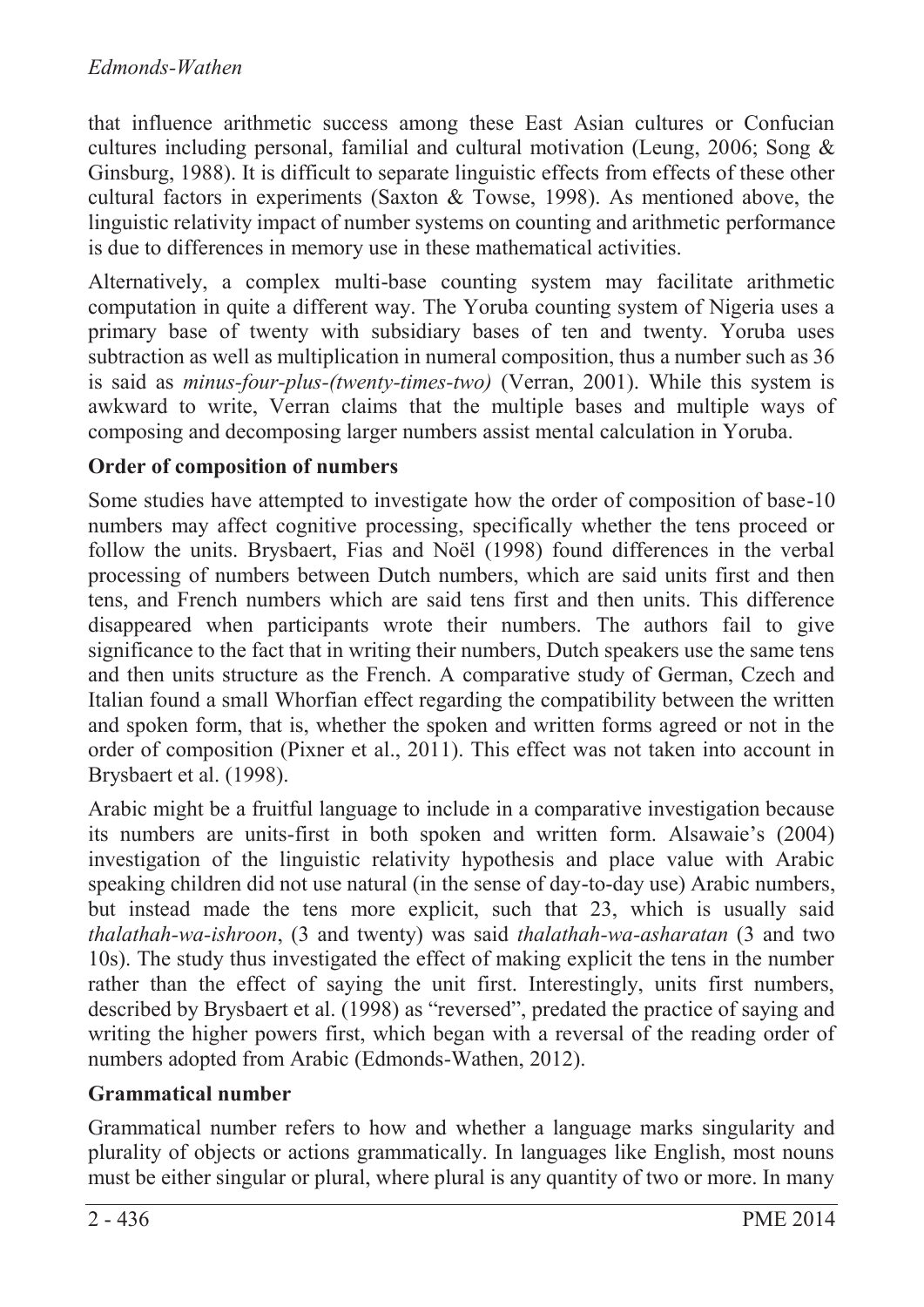Australian languages, there are singular, dual and plural categories. The dual form is used for two objects, and the plural form is used for three or more (Cooke, 1990; Hale, 1975; Sayers, 1983; Stokes, 1982). Hale (1975) speculates that the small number names in Warlpiri are not counting words at all, but are instead grammatical "determiners" or tags, corresponding to the singular, dual and plural the grammatical categories. These Australian languages emphasise the use of small numbers through their dual (and sometimes triple) grammatical categories in addition to the single and plural categories of a language such as English. While English makes a grammatical division between one item (singular) and more than one (plural), these languages must also specify grammatically exactly two and sometimes exactly three items. The cognitive effects of this attention to small quantities have not been investigated.

### **DISCUSSION AND CONCLUSION**

Understandably, the claim of a Whorfian effect seems to generate more controversy when it can be used to suggest a deficiency, as in the case of the Pirahã or Munduruku languages, rather than a superiority, as in the case of Korean or Chinese. The reader may have noted that in most cases English or another European language is used as reference for comparison either directly or indirectly. It is worth considering how linguistic and cognitive norms are constituted within mathematics education as well as in field such as linguistics or psychology. Since when we talk about languages we are also talking about peoples and cultures, we need to be careful that a claim for an increased or decreased ability is not used to reinforce hierarchical ideas about peoples and cultures. The findings of Butterworth et al. (2011) are important because they show different groups of people using different strategies rather than focusing on a lack or deficiency in one group.

The balance of the evidence shows that people who do not have counting words, perhaps because historically they have not felt the need to invent and use them, have different concepts of number than people who have and use counting words. Although speakers of Pirahã, Munduruku, Warlpiri and Anindilyakwa can all subitise small quantities and match concrete collections, their use of memory in tasks involving quantities differs from that of English and French speakers. People with few number words think differently during these tasks than people who have many.

It is difficult to avoid a deficit perspective in a discussion of people not using numbers because Western culture and mathematics education values quantification so highly. Nevertheless, it also does learners a disservice if their prior learning and conceptual development is not taken into account by mathematics educators. This is particularly relevant for remote Indigenous Australian children who enter a compulsory school system that is largely designed and taught by English-speaking non-Indigenous people who learnt their own number words from their parents within their own cultural milieu. Similar contexts exist in many countries and educational systems.

There is extensive scope for further empirical investigations into the effects and implication of linguistic relativity in mathematics education. For example, the studies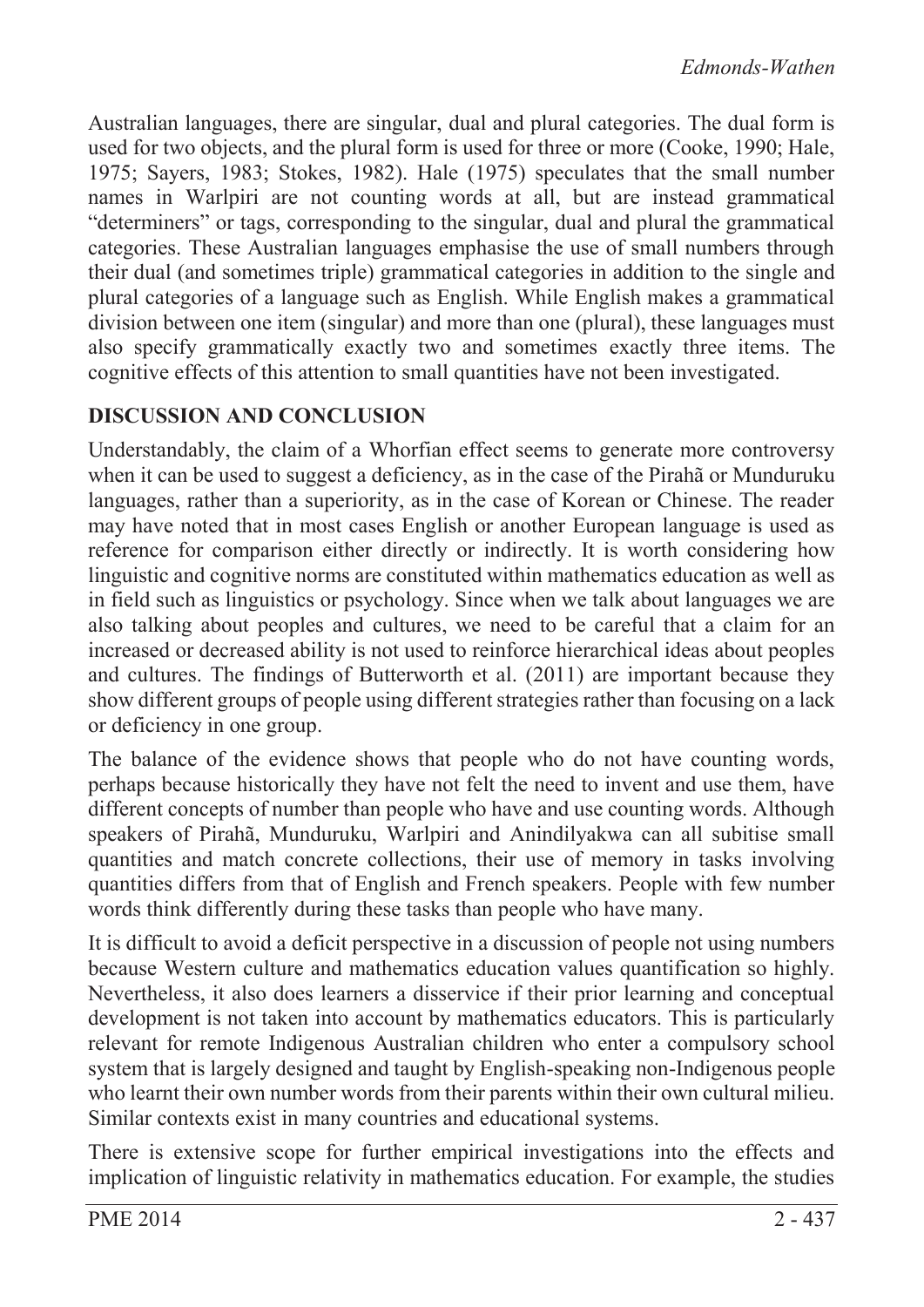#### *Edmonds-Wathen*

of the East Asian languages suggest that number naming practices that make the place value structure explicit can be advantageous for learners. The teaching of comparative number systems may also help develop rich and solid conceptual structures of number. Although is it difficult to separate cultural and linguistic factors in learning and practice, investigations that require the use of memory in number processing might better draw out linguistic factors.

At this point it might also be productive to consider the implications for mathematics education and mathematics education research of taking linguistic relativity as an axiom rather than a hypothesis (Hill & Mannheim, 1992) and as a fundamental part of linguistic diversity in mathematics education. There is still the need for carefully designed comparative research. Mathematics education researchers need to avoid making normative and universalist assumptions about language processing in their designs. Linguistic relativity may also offer an explanation of why effects of linguistic diversity cannot be written out of large scale international testing regimes.

The languages that people speak, particularly those they learn as a child, affect their worldview and their thought processes. Mathematics educators and mathematicians need to be thinking about the possibilities created out of these differences between languages. What mathematical practices might be drawn out of the attention to small quantities in Australian languages, from the complexity of multi-base counting systems such as Yoruba or from speaking and writing lower powers before higher powers as in Arabic? People use different languages to teach, learn and practice mathematics, and the differences between these languages matter. Accepting linguistic relativity is part of true acceptance of linguistic diversity.

#### **References**

- Alsawaie, O. N. (2004). Language influence on children's cognitive number representation. *School Science and Mathematics*, *104*(3), 105-111.
- Brysbaert, M., Fias, W., & Noël, M. (1998). The Whorfian hypothesis and numerical cognition: Is 'twenty-four' processed in the same way as 'four-and-twenty'? *Cognition*, *66*(1), 51-77.
- Butterworth, B., Reeve, R., & Reynolds, F. (2011). Using mental representations of space when words are unavailable: Studies of enumeration and arithmetic in Indigenous Australia. *Journal of Cross-Cultural Psychology*, *42*(4), 630-638.
- Butterworth, B., Reeve, R., Reynolds, F., & Lloyd, D. (2008). Numerical thought with and without words: Evidence from indigenous Australian children. *PNAS*, *105*(35), 13179-13184.
- Cooke, M. (1990). *Seeing Yolngu, seeing mathematics*. Batchelor, NT: Batchelor College Press. Retrieved from

http://www1.aiatsis.gov.au/exhibitions/e\_access/mnscrpt/m0069594/m0069594\_a.htm

- Delany, S. R. (1966). *Babel-17*. New York: Ace Books.
- Edmonds-Wathen, C. (2012). Spatial metaphors of the number line. In J. Dindyal, L. P. Cheng, & S. F. Ng (Eds.), *Mathematics education: Expanding horizons: Proceedings of*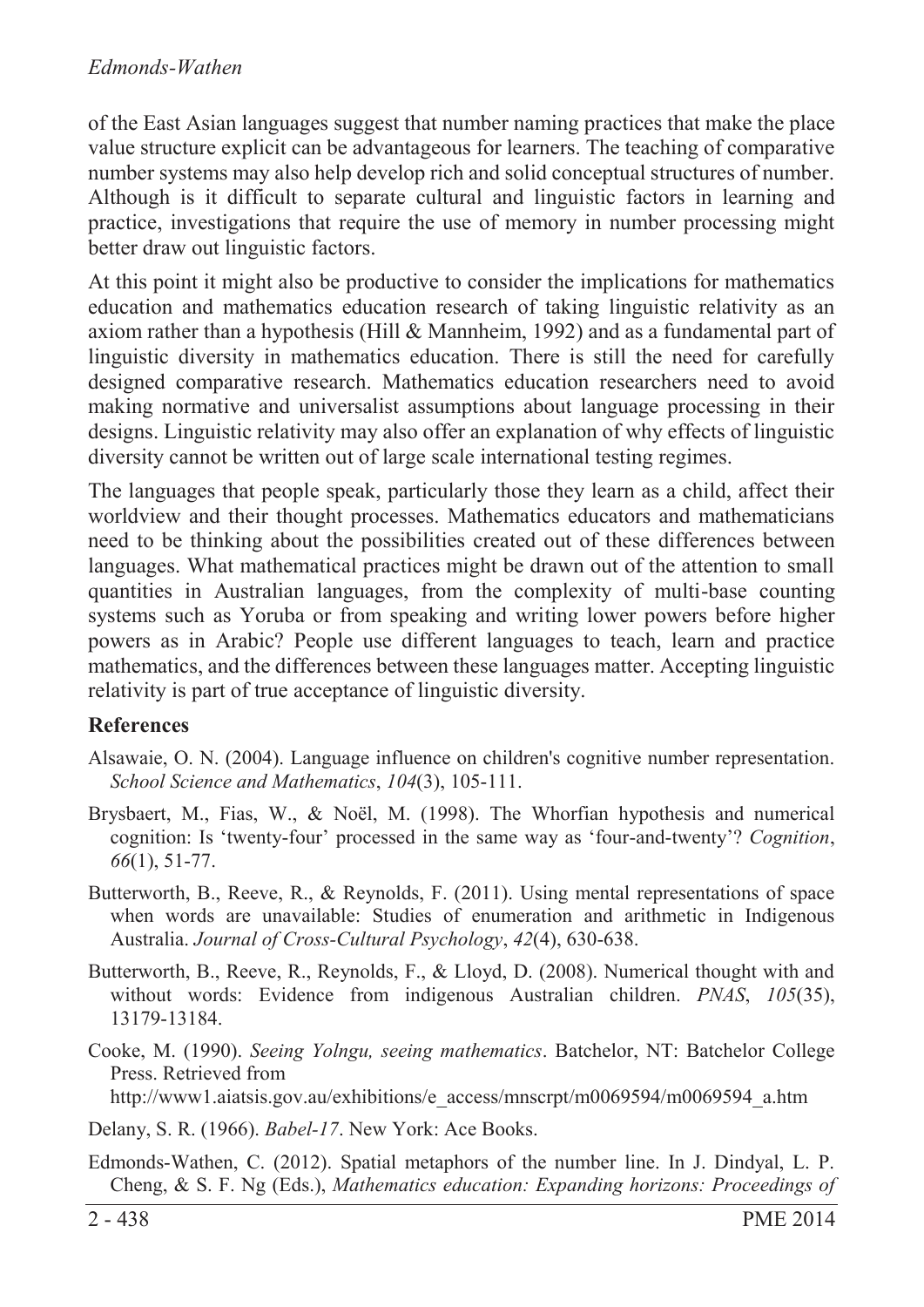*the 35th annual conference of the Mathematics Education Research Group of Australasia* (pp. 250-257). Singapore: MERGA.

- Everett, D. L. (2005). Cultural constraints on grammar and cognition in Pirahã: Another look at the design features of human language. *Current Anthropology*, *46*(4), 621-646.
- Frank, M. C., Everett, D. L., Fedorenko, E., & Gibson, E. (2008). Number as a cognitive technology: Evidence from Pirahã language and cognition. *Cognition*, *108*(3), 819-824.
- Geary, D. C., Bow-Thomas, C. C., Fan, L., & Siegler, R. S. (1993). Even before formal instruction, Chinese children outperform American children in mental addition. *Cognitive Development*, *8*(4), 517-529.
- Gordon, P. (2004). Numerical cognition without words: Evidence from Amazonia. *Science*, *306*, 496-499.
- Hale, K. (1975). Gaps in grammar and culture. In C. F. Voegelin, M. D. Kinkade, K. Hale, & O. Werner (Eds.), *Linguistics and anthropology: In honor of C. F. Voegelin* (pp. 295-316). Lisse: Peter de Ridder Press.
- Hill, J. H., & Mannheim, B. (1992). Language and world view. *Annual Review of Anthropology*, *21*, 381-406. doi: 10.2307/2155993
- Hunt, E., & Agnoli, F. (1991). The Whorfian hypothesis: A cognitive psychology perspective. *Psychological Review*, *98*(3), 377-389. doi: 10.1037/0033-295x.98.3.377
- Leung, F. K. S. (2006). Mathematics education in East Asia and the West: Does culture matter? In F. K. S. Leung, K.-D. Graf, & F. J. Lopez-Real (Eds.), *Mathematics education in different cultural traditions: A comparative study of East Asia and the West* (pp. 21-46). New York: Springer.
- Lucy, J. (1992). *Language diversity and thought: A reformulation of the linguistic relativity hypothesis*. New York: Cambridge University Press.
- Miller, K. F., & Stigler, J. W. (1987). Counting in Chinese: Cultural variation in a basic cognitive skill. *Cognitive Development, 2*(3), 279-305. doi: http://dx.doi.org/10.1016/ S0885-2014(87)90091-8
- Miura, I. T., Kim, C. C., Chang, C.-M., & Okamoto, Y. (1988). Effects of language characteristics on children's cognitive representation of number: Cross-national comparisons. *Child Development*, *59*(6), 1445-1450.
- Nguyen, T. T. H., & Grégoire, J. (2011). A special case of natural numbers denomination: A comparison between French and Vietnamese languages. In M. Setati, T. Nkambule, & L. Goosen (Eds.), *Proceedings of the ICMI Study 21 Conference: Mathematics and language diversity* (pp. 259-266). Sào Paulo, Brazil: ICMI.
- Orwell, G. (1954). *Nineteen eighty-four*. Harmondsworth, UK: Penguin.
- Pica, P., Lemer, C., Izard, V., & Dehaene, S. (2004). Exact and approximate arithmetic in an Amazonian indigene group. *Science*, *306*, 499-503.
- Pixner, S., Moeller, K., Hermanova, V., Nuerk, H. C., & Kaufmann, L. (2011). Whorf reloaded: Language effects on nonverbal number processing in first grade – A trilingual